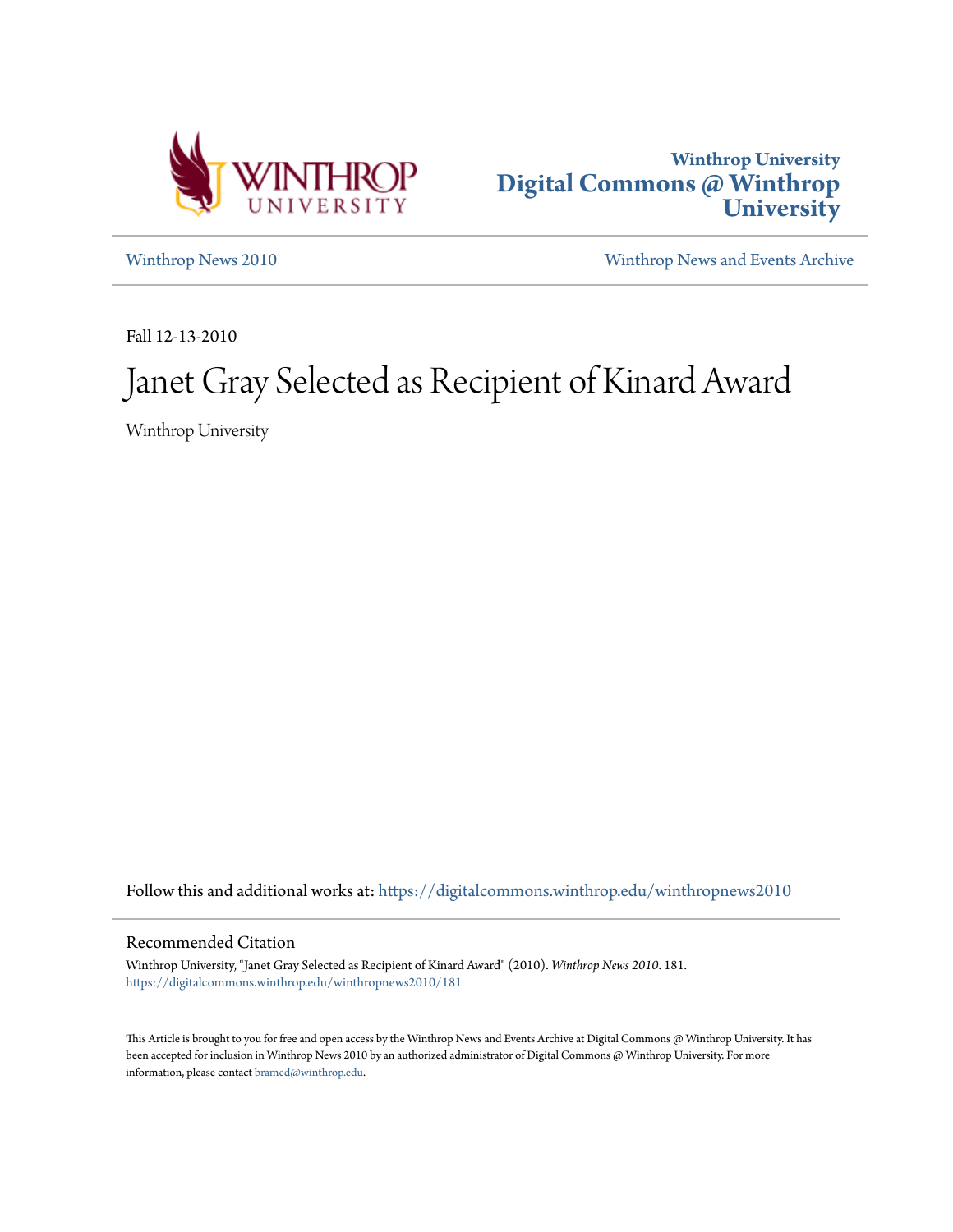上帝与

**C** SHARE

All News Archives

RSS News Feeds

Winthrop in the News

# **Janet Gray Selected as Recipient of Kinard Award**

## **Quick Facts**

**ABOUT ADMISSIONS & AID ACADEMICS STUDENT LIFE ATHLETICS GIVING**

VINTHRC

UNIVERSITY

During the 11 a.m. ceremony at Winthrop Coliseum, the university will award 279 degrees to graduating seniors and an honorary degree of Doctor of Humane Letters to Charlotte, N.C., businessman and philanthropist Irwin "Ike" Belk. **The James Pinckney Kinard and Lee Wicker** Kinard Award for Excellence in Teaching will go to Janet Gray, associate professor within the Department of Theatre and Dance.

12/13/2010

ROCK HILL, S.C. - An exceptional theatre faculty member who is a first-rate designer will receive a prized faculty award for teaching during the Dec. 18 undergraduate Commencement.

Also during the 11 a.m. ceremony at Winthrop Coliseum, the university will award 279 degrees to graduating seniors and an honorary degree of Doctor of Humane Letters to Charlotte, N.C., businessman and philanthropist **Irwin "Ike" Belk**.

Janet Gray

The **James Pinckney Kinard and Lee Wicker Kinard Award for Excellence in**

**Teaching** will go to **Janet Gray**, associate professor within the Department of Theatre and Dance. Established by the Kinard family in honor of former Winthrop President James P. Kinard and his wife, Lee Wicker Kinard, the award is given annually to the faculty member who has demonstrated a dedication to teaching.

In addition to teaching full time, Gray has served as the primary costume and stage make-up designer for the department for the past 12 years. Promoted to the rank of associate professor in 2008, she continues to work in the theatre profession. Her professional costume design work, which was recognized by the Kennedy Center's American College Theatre Festival in 2006 and 2008, is extensive, including work at the New Stage Theatre in Mississippi, Flat Rock Playhouse in North Carolina and the S.C. Children's Theatre in Greenville, S.C.

Due to the courses she teaches, Gray comes in contact with every major and minor in the department in the classroom or through costume designs when students are cast in productions. Gray's accessibility, her willingness to assist and work closely with students at nights and on weekends, and her skillful implementation of hands-on learning techniques have helped impart design and technology skills that are practical and aesthetic in nature to students. Winthrop design/tech majors leave the university with substantial portfolios, thanks to Gray's commitment to helping students on capstone projects and with independent studies in costume design and construction.

Gray joined the faculty in 1998. She holds a B.A. in history and dramatic literature from the University of Texas at Austin, a B.F.A. in theatre from Stephen F. Austin State University and an M.F.A. in theatre design from Tulane University.

#### **Belk to receive honorary degree**

**President Anthony DiGiorgio** will confer an honorary degree on Belk to thank him for his many contributions to Winthrop and to higher education in the Carolinas. A member of the family that established the Belk department store chain, Belk was president of Belk Finance Company where he handled real estate, finance and investments. He was elected to the N.C. House of Representatives in 1959, the N.C. Senate in 1963 and was appointed by President Clinton as the United States' public delegate to the 54th United Nations General Assembly in 1999. He also has served on the University